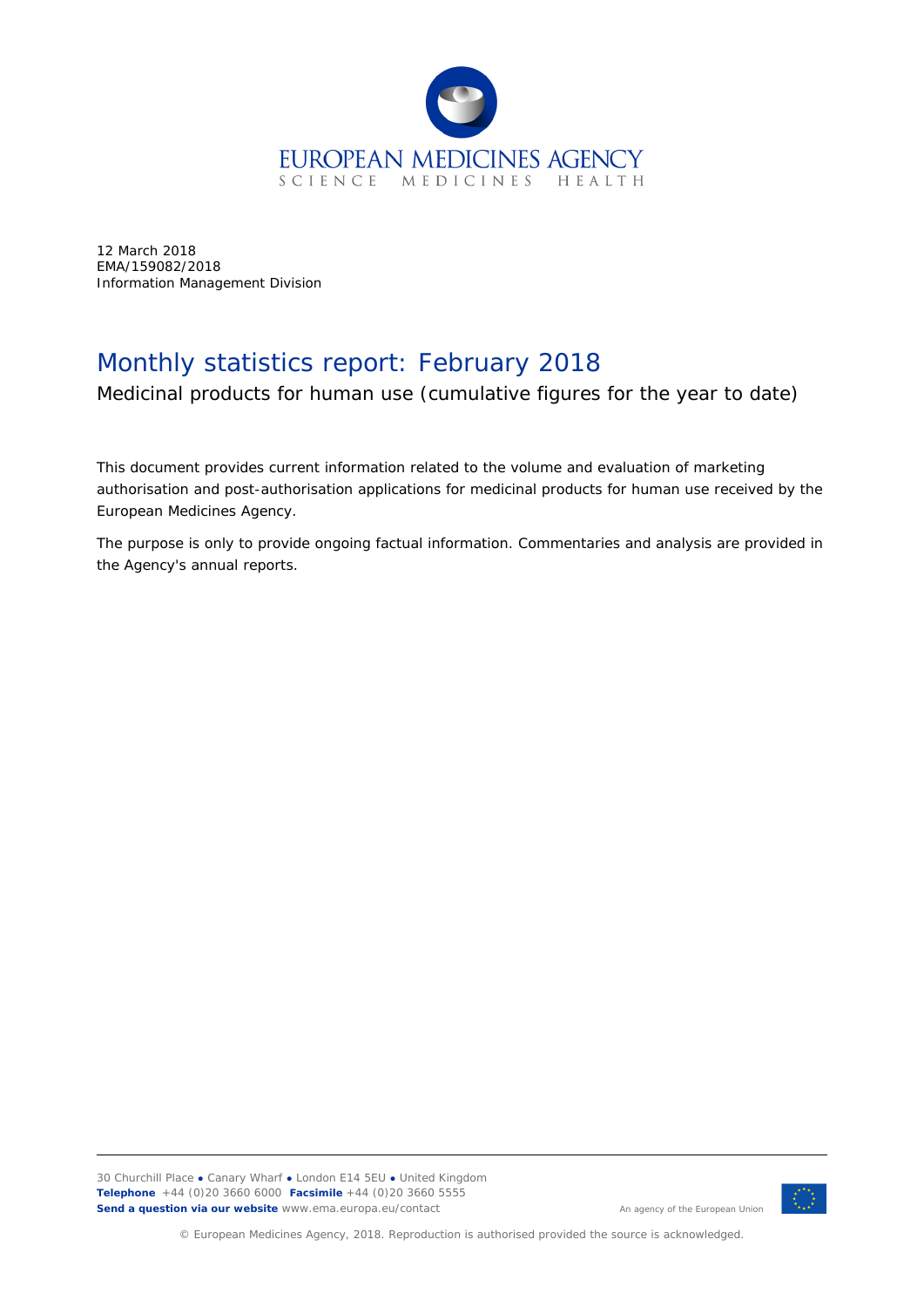|  | Table 1. Pre-authorisation: Marketing-authorisation applications* |  |
|--|-------------------------------------------------------------------|--|

|                                                                         | 2015     |                | 2016           |                                                                         | 2017           |              | 2018 <sup>†</sup> |               |
|-------------------------------------------------------------------------|----------|----------------|----------------|-------------------------------------------------------------------------|----------------|--------------|-------------------|---------------|
|                                                                         |          |                |                | Started Finalised Started Finalised Started Finalised Started Finalised |                |              |                   |               |
| Non-orphan medicinal products                                           |          |                |                |                                                                         |                |              |                   |               |
| New products                                                            | 36       | 41             | 40             | 28                                                                      | 32             | 33           | $\overline{4}$    | 8             |
| Advanced-therapy medicinal products                                     | $\Omega$ | $\mathbf{1}$   | $\Omega$       | $\overline{O}$                                                          | $\Omega$       | $\mathbf{1}$ | $\Omega$          | $\Omega$      |
| Paediatric-use (PUMA) products                                          | 1        | $\Omega$       | $\mathbf{1}$   | $\mathbf{1}$                                                            | 2              | $\mathbf{1}$ | $\Omega$          | $\Omega$      |
| Well-established use, abridged, hybrid and<br>informed consent products | 8        | $\overline{7}$ | $\overline{7}$ | 5                                                                       | 5              | 6            | $\Omega$          | $\mathcal{P}$ |
| Generic products                                                        | 28       | 25             | 24             | 22                                                                      | 10             | 22           | $\Omega$          | $\Omega$      |
| Similar biological products                                             | 12       | 2              | 14             | $\overline{7}$                                                          | 17             | 14           | $\Omega$          | 1             |
| Sub-total product applications                                          | 85       | 76             | 86             | 63                                                                      | 66             | 77           | $\overline{4}$    | 11            |
| Orphan medicinal products <sup>®</sup>                                  |          |                |                |                                                                         |                |              |                   |               |
| New products                                                            | 24       | 20             | 27             | 16                                                                      | 19             | 20           | $\overline{4}$    | 3             |
| Advanced-therapy medicinal products                                     | 1        | $\mathbf 1$    | 1              | 2                                                                       | $\overline{4}$ | 1            | $\overline{O}$    | $\circ$       |
| Total product applications                                              | 110      | 97             | 114            | 81                                                                      | 89             | 98           | 8                 | 14            |

\* Finalised applications exclude applications withdrawn prior to opinion.

† Figures for the current year are cumulative, year to date. Figures for preceding years are totals for the year.

◊ These figures reflect the orphan status of the medicinal products at the time of the CHMP opinion. EMA's Committee for Orphan Medicinal Products (COMP) then assesses whether the orphan designation should be maintained.



## Marketing authorisation application evaluations started by type of application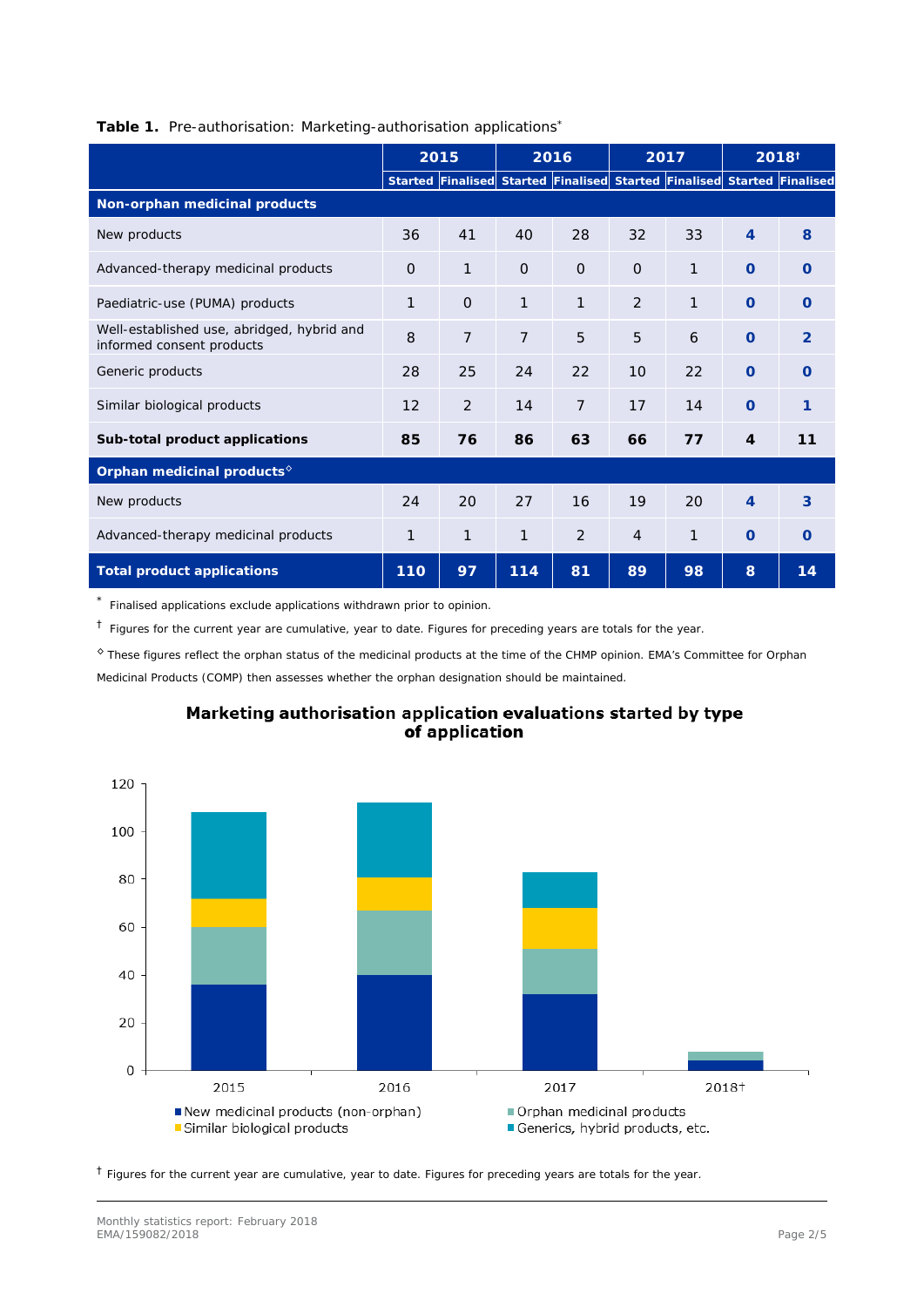|                                                                    | 2015           | 2016           | 2017           | 2018 <sup>†</sup> |
|--------------------------------------------------------------------|----------------|----------------|----------------|-------------------|
| Positive opinions                                                  | 93             | 79             | 92             | $12 \overline{ }$ |
| Opinions recommending conditional<br>**<br>marketing authorisation | 3              | $\overline{7}$ | 3              | O                 |
| Opinions under exceptional<br>**<br>circumstances                  | 3              |                | $\overline{2}$ |                   |
| Negative opinions                                                  | $\overline{4}$ | $\mathcal{P}$  | 6              | $\mathcal{P}$     |
| Opinions after accelerated assessment**                            | 5              | 7              | $\overline{7}$ |                   |
| Applications withdrawn prior to opinion                            | 5              | 16             | 14             | 2                 |
| Re-examinations requested                                          |                | 2              | 5              |                   |
| Re-examination - Positive opinions                                 | Ω              | $\mathcal{P}$  | $\Omega$       |                   |

**Table 2.** Pre-authorisation: Outcome of the evaluation of marketing authorisation applications\*

\* Applicants can request a re-examination. The first four rows present the outcome of the evaluation before a re-examination (or a re-consideration). The final row shows the number of changes from a negative to a positive opinion following a re-examination or a re-consideration.

\*\*Included in the figures for positive opinions.

 $<sup>†</sup>$  Figures for the current year are cumulative, year to date. Figures for preceding years are totals for the year.</sup>



## Pre-authorisation: Outcome of the evaluation of marketing authorisation applications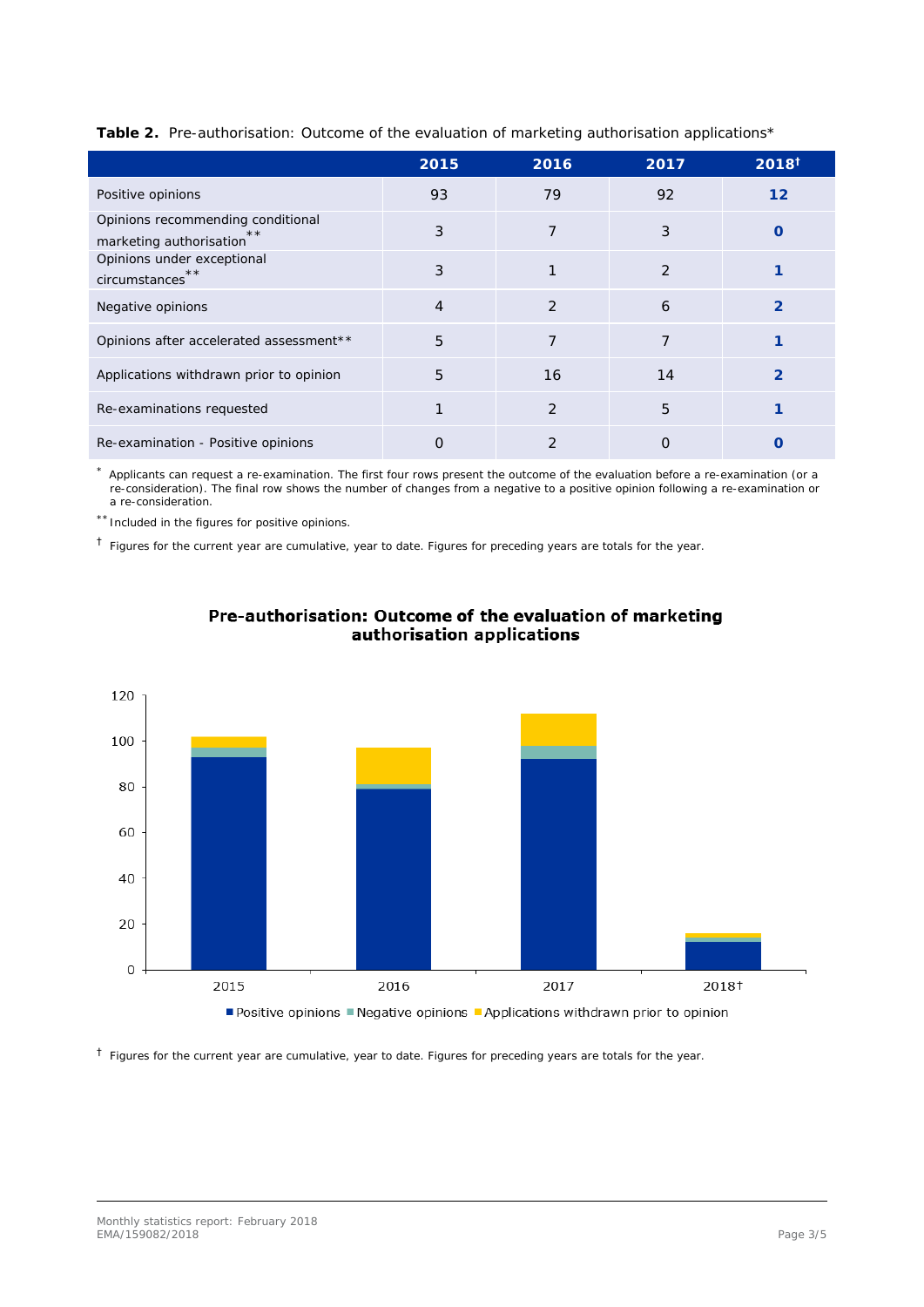## **Table 3.** Scientific services

|                                                                                                   | 2015<br>Started Finalised Started Finalised Started Finalised Started Finalised |          | 2016     |              | 2017           |          | $2018^{\dagger}$ |                  |
|---------------------------------------------------------------------------------------------------|---------------------------------------------------------------------------------|----------|----------|--------------|----------------|----------|------------------|------------------|
|                                                                                                   |                                                                                 |          |          |              |                |          |                  |                  |
| Compassionate-use opinions                                                                        | O                                                                               | $\Omega$ | $\Omega$ | $\Omega$     | $\Omega$       | $\Omega$ | $\Omega$         | $\left( \right)$ |
| Art. 58 (WHO) scientific opinions                                                                 |                                                                                 |          | $\Omega$ | $\mathbf{1}$ |                | $\Omega$ |                  |                  |
| Opinions on ancillary medicinal substances<br>in medical devices*                                 |                                                                                 |          | $\Omega$ | $\Omega$     | $\overline{2}$ |          | $\Omega$         |                  |
| Plasma master file<br>(includes initial certification, variations and annual<br>re-certification) | 17                                                                              | 19       | 19       | 22           | 22             | 24       | 3                | 6                |

\* Consultation in accordance with Council Directive 93/42/EEC concerning medical devices as amended by Directive 2000/70/EC as regards medical devices incorporating stable derivates of human blood or plasma and Directive 2001/14/EC.